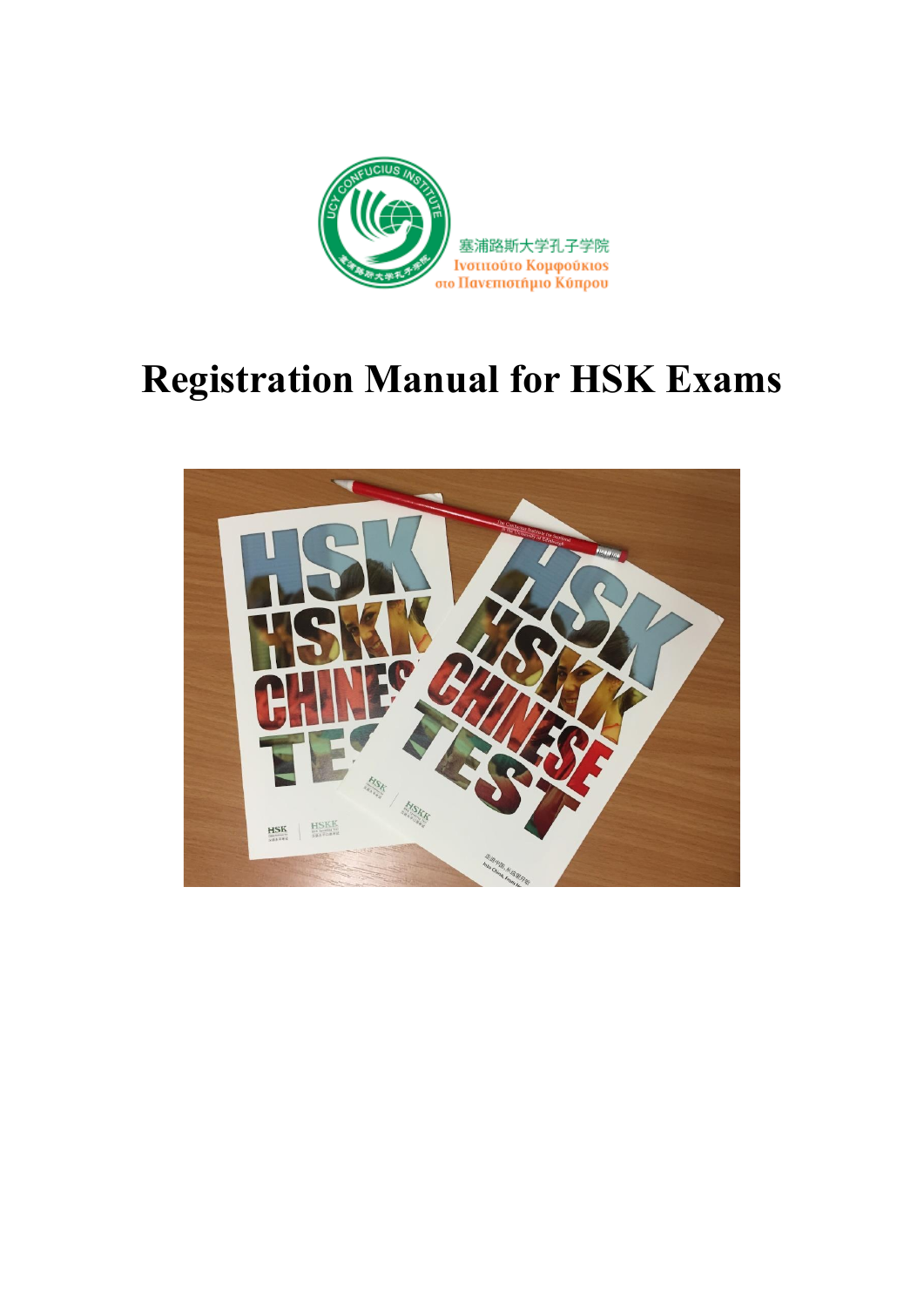### **Step 1: Create an Account**

Log into the website www.chinesetest.cn and create an account. The website is available in 7 languages, including English.

| chinesetest.cn/ChangeLan.do?languge=en&t=1599729245221 |                          |                       |                              | $\frac{1}{2}$               |                                                           |                          |
|--------------------------------------------------------|--------------------------|-----------------------|------------------------------|-----------------------------|-----------------------------------------------------------|--------------------------|
| Ш                                                      | 汉语考试服务网                  |                       |                              |                             | 简体中文   English   日本語   한국어   Français   Русский   Español | O Search                 |
| 汉考国际                                                   | www.chinesetest.cn       |                       |                              |                             |                                                           | <b>New User</b><br>Login |
|                                                        |                          |                       |                              |                             |                                                           |                          |
| Registration                                           |                          |                       | 2019 Test Date               | <b>WAVE 2020 Test Date</b>  | <b>Test Center</b><br><b>Test Taker</b>                   |                          |
|                                                        |                          |                       |                              |                             | <b>UserName</b>                                           |                          |
| <b>HSK</b>                                             | <b>HSKK</b>              | yci                   | <b>BCT</b>                   | <b>MCT</b>                  | Password                                                  | Practice                 |
| Chinese Proficiency Test                               | <b>HSK Speaking Test</b> | Youth Chinese Test    | <b>Business Chinese Test</b> | <b>Medical Chinese Test</b> | Code<br>6477                                              |                          |
| <b>Check Schedule</b>                                  | <b>Check Schedule</b>    | <b>Check Schedule</b> | <b>Check Schedule</b>        | <b>Check Schedule</b>       | <b>New User</b><br>Login                                  |                          |
|                                                        |                          |                       |                              |                             | <b>Recover Password</b>                                   |                          |

### **Step 2: Register Now**

Use newly registered account login and press Register Now to register the HSK Test.

| 汉语考试服务网<br>П<br>www.chinesetest.cn<br>7801 |                                                                                           | Welcome                                             |                                 | 简体中文   English   日本語   한국어   Français   Русский   Español<br>back, Personal Information Center Log Out 购物车 | O Search |
|--------------------------------------------|-------------------------------------------------------------------------------------------|-----------------------------------------------------|---------------------------------|------------------------------------------------------------------------------------------------------------|----------|
| Home<br>Announcement                       | <b>About Test</b><br><b>Test Registration</b><br><b>Enter Personal Information Center</b> | <b>Test Center</b><br>has logined in successfully!! | Practice<br><b>Register Now</b> | <br><b>Test Regulation</b>                                                                                 | About Us |

### **Step 3: Choose Test Level**

Please choose your test level according by:

• The HSK (Level I) is intended for students who have studied Chinese for a semester (half an academic year), with 2-3 class hours in each week. These students have mastered 150 commonly used words and basic grammar patterns.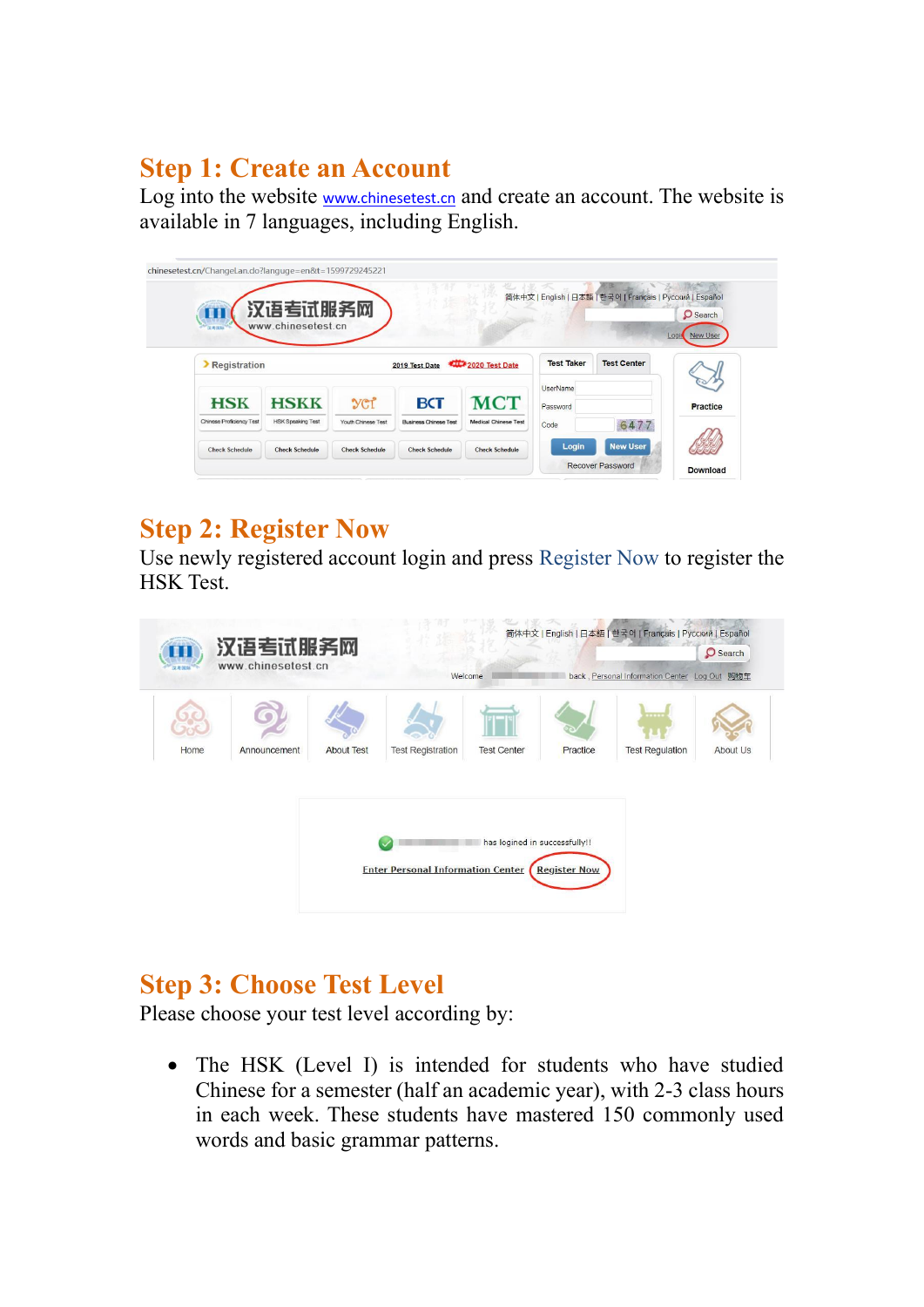- The HSK (Level II) is intended for students who have studied Chinese for two semesters (an academic year), with 2-3 class hours in each week. These students have mastered 300 commonly used words and related grammar patterns.
- The HSK (Level III) is intended for students who have studied Chinese for three semesters (one and a half academic years), with 2- 3 class hours in each week. These students have mastered 600 commonly used words and related grammar patterns.
- The HSK (Level IV) is intended for students who have studied Chinese2-4 class hours per week for four semesters (two academic years). These students have mastered 1,200 commonly used words and related grammar patterns.
- The HSK (Level V) is intended for students who have studied Chinese 2-4 class hours per week for more than two academic years. These students have mastered 2,500 commonly used words and related grammar patterns.
- HSK (Level VI) is intended for students who have mastered 5,000 or more commonly used words.

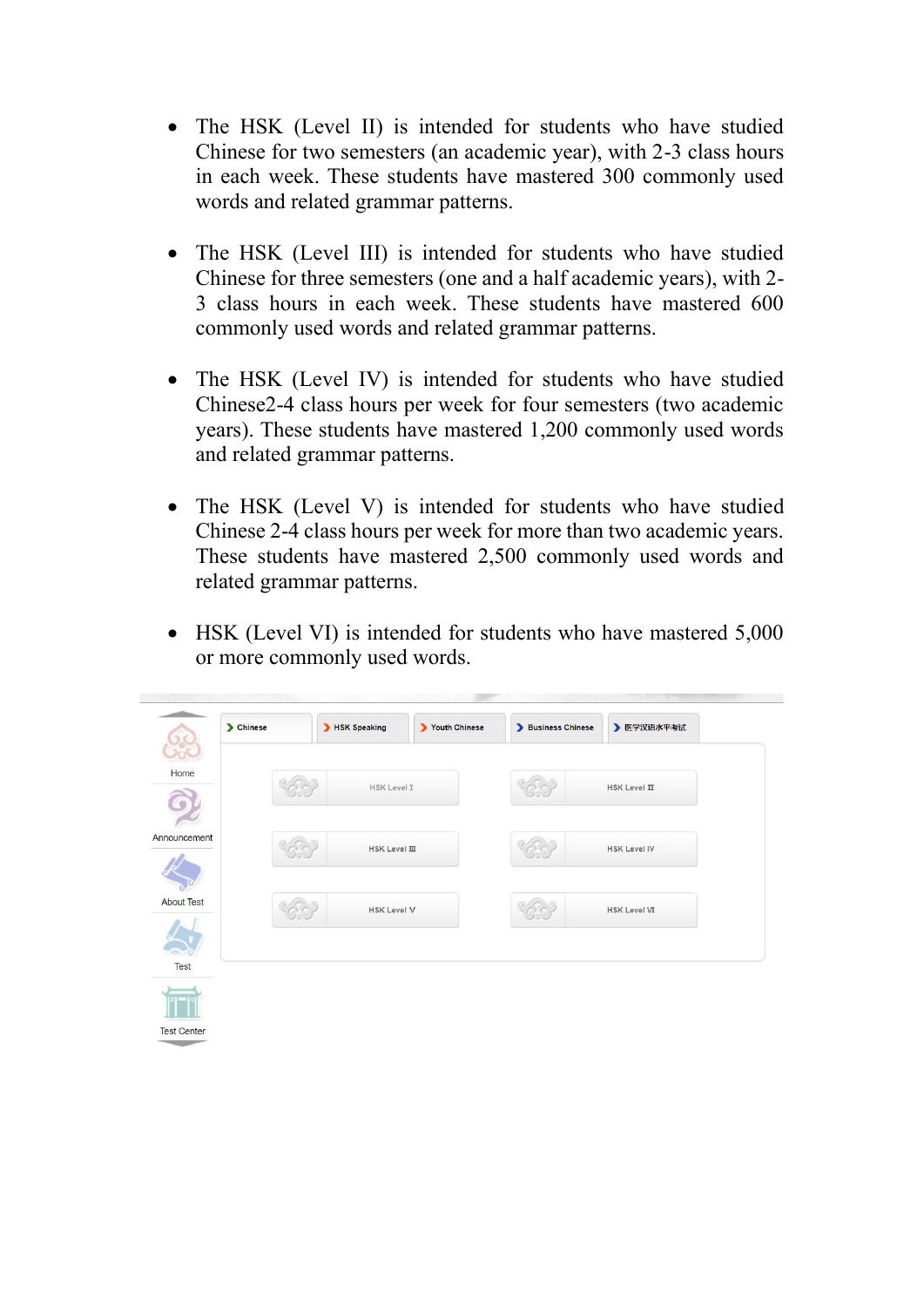### **Step 4: Choose Exam-related Information**

Entering each level you will read the introduction of the test press **Register** and you are asked to choose exam-related information.

| <b>HSK</b> --Registration--Test Center Choosing                                                                                                         |                                                                                            |
|---------------------------------------------------------------------------------------------------------------------------------------------------------|--------------------------------------------------------------------------------------------|
| Tips: Please use IE browser (above Version 6.0) or Firefox browser. Other browsers are not supported temporarily.<br>--Please Select-<br>Test Subjects: | * Please Select Test Level                                                                 |
|                                                                                                                                                         |                                                                                            |
| Europe<br>Continent:                                                                                                                                    | C <sup>*</sup> Please select the continenet with<br>the most convenient test site for you. |
|                                                                                                                                                         | <sup>*</sup> Please select the country/area                                                |
| <b>CYPRUS</b><br>Country/Region:                                                                                                                        | with the most convenient test site for<br>you                                              |
| Test format:<br>• Paper-based Test<br>Internet-based Test                                                                                               | * Please select test format                                                                |
| The Confucius Institute at the Unive<br>Test Center:                                                                                                    | <sup>*</sup> Please select your desired test<br>location                                   |
| 2020-12-06<br>Test Date:                                                                                                                                | <sup>*</sup> Test time to participate in the<br>test                                       |
| have read and agreed to the Instructions "Notice on Chinese<br>VI                                                                                       |                                                                                            |

### **Step 5: Fill in Personal Information**

Please provide necessary personal information including e-mail address, nationality, mother tongue, and date of birth.

The information with \* is required to fill. Press Next Step when finish.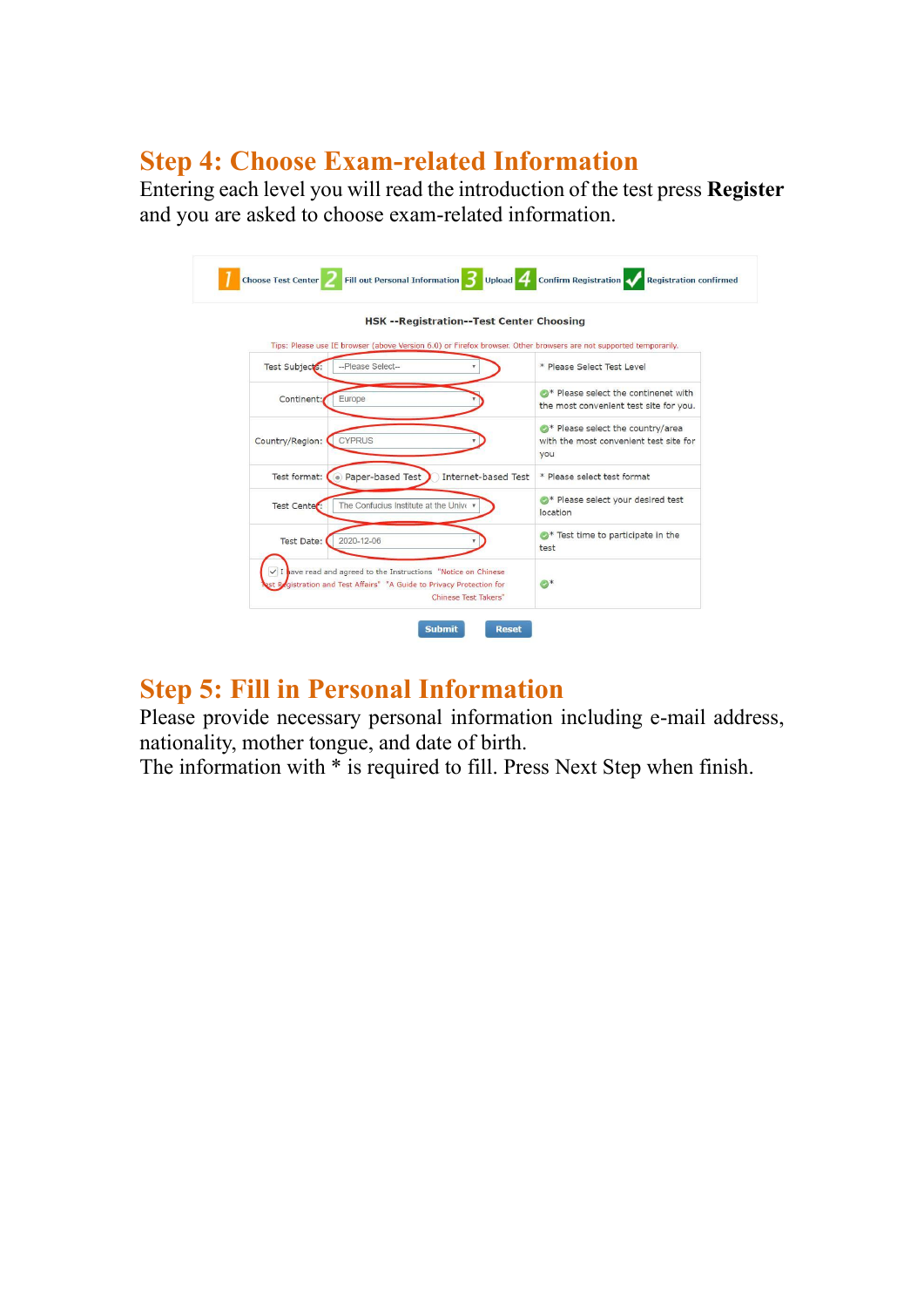|                   | 提示: 请使用IE(6.0以上)或Firefox浏览器, 暂不支持其他浏览器。 |                                                                                                                  |
|-------------------|-----------------------------------------|------------------------------------------------------------------------------------------------------------------|
| User Name:        |                                         |                                                                                                                  |
| Name:             |                                         | * Please input the surname and firstname on<br>your vald certificate<br>Please enter name as on your certificate |
| Chinese Name:     |                                         | Please input your correct Chinese name                                                                           |
| 性别:               | female                                  | * Click "Browse" to select<br>٠                                                                                  |
| Birthday:         |                                         | * Click "Input Box" to enter your birth date<br>●生日的格式有错误!                                                       |
| Nationality :     | --请选择--<br>۳                            | * Enter your nationality<br>Please select nationality                                                            |
| Mother Tongue:    | -请选择--<br>۰                             | * Enter your fisrt language, i.e.mother<br>language                                                              |
| ID Type:          | ID Card                                 | * Select your valid certificate with a number<br>۰<br>of 3-38 characters.                                        |
| ID Card Number:   |                                         | * Vald certificate number of your selected ID<br>type<br><b>UTH号为3-38位!</b>                                      |
| Telephone Number: |                                         | * Enter your available telephone number                                                                          |
|                   | 您是: ◎ 学生 ◎ 在职人员 ◎ 其他(自由职业)              |                                                                                                                  |
| 你学习汉语多长时间了:       | 6个月以下<br>۳                              | * 请选择                                                                                                            |
| Address:          |                                         | Enter your address                                                                                               |
| Notes:            |                                         | Limted to 0-50 characters or Chinese<br>characters, including symbols?                                           |

### **Step 6: Photo Upload**

Please make sure the photo upload meets all the requirements.

If the size is too big you can press Cutting.

When done with Photo uploading please press Complete then Next Step.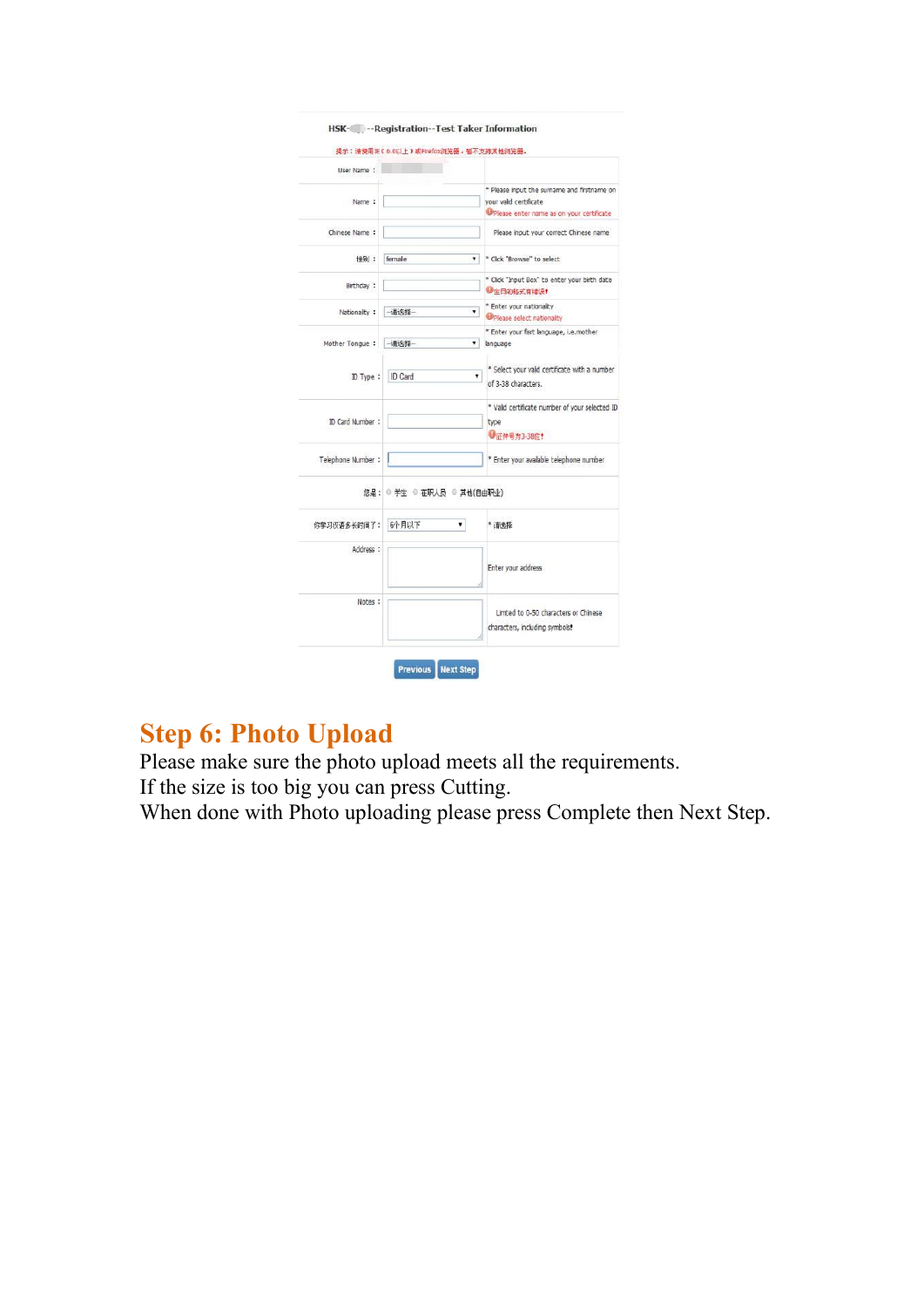

#### **Related Notes**

· Photo Requirements: no changes to photos are permitted if uploaded.

«Photo Requirements: recent bareheaded, full-face, white-color background, two-inch certificate photo, instead of landscape photos or photos of everyday life. o Photo Formats: JPG. · Photo Standards: 180 pixels \* 240 pixels · File Size: less than 100K · For test takers that cannot upload their electronic photos on the registration website, they can use

removable storage devices (U disk, mobile hard disk, etc.) to take it to the Test Site, and ask for help from Test Site staffs

· Test takers who register to take Chinese language tests at test centers in mainland China shall upload their electronic photos. Those who fail to upload the photos or whose photos fail to meet the criteria will not be allowed to enter the examination room to take the tests



### **Step 7: Confirm your Personal Information**

Please Check your personal information again and press **Confirm** Then you will get a notification of successfully **Pre-registered**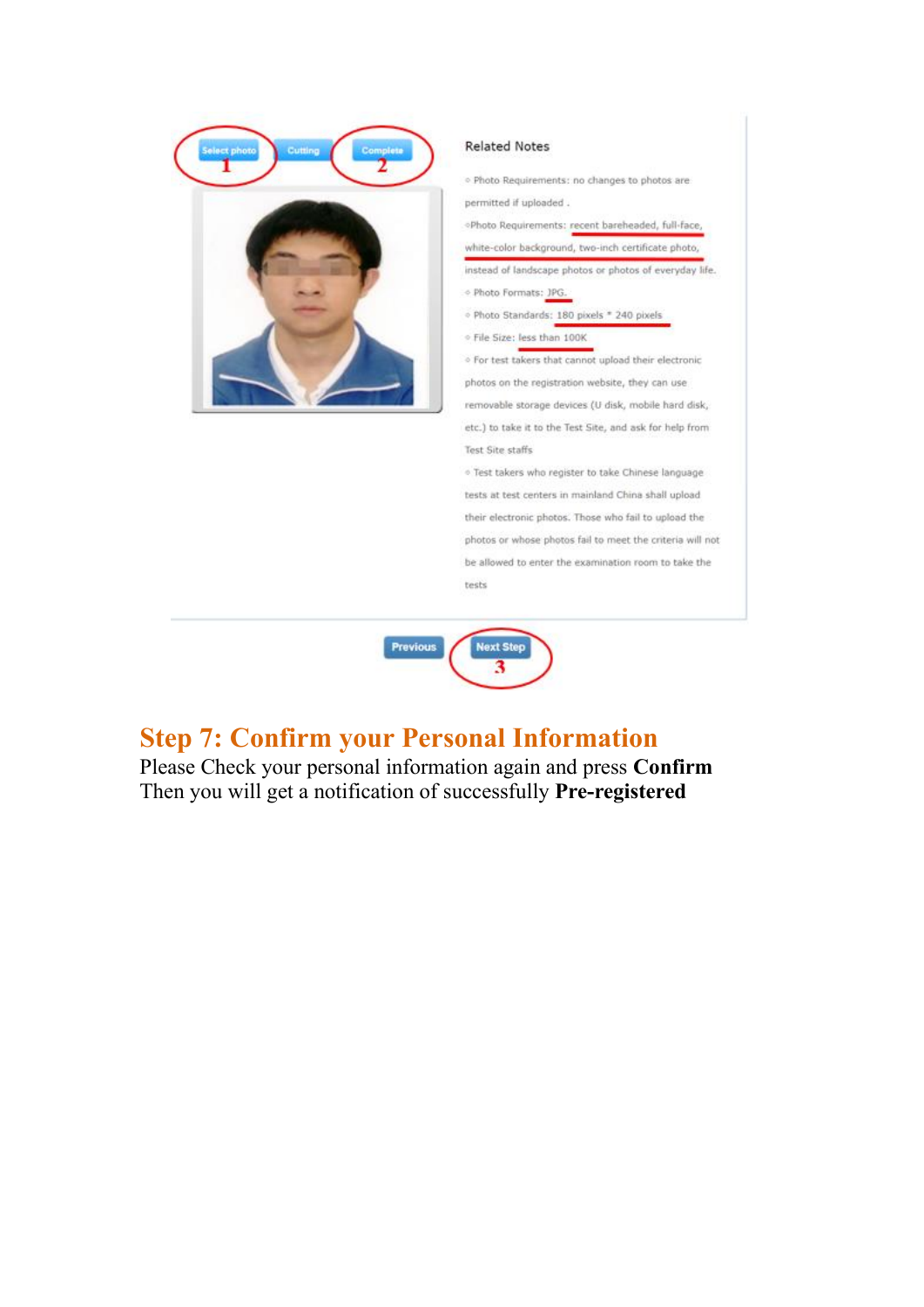| <b>User Name</b>                                                   | ÷.                                                                                                                     | Photo |  |
|--------------------------------------------------------------------|------------------------------------------------------------------------------------------------------------------------|-------|--|
| <b>Name</b>                                                        | 0000                                                                                                                   |       |  |
| <b>Chinese</b><br><b>Name</b>                                      | 00                                                                                                                     |       |  |
| Gender                                                             | Male                                                                                                                   |       |  |
| <b>Birthday</b>                                                    | 1000<br>$\mathfrak{g}$                                                                                                 |       |  |
| <b>Telephone</b><br><b>Number</b>                                  | 0000000                                                                                                                |       |  |
| <b>Address</b>                                                     |                                                                                                                        |       |  |
| <b>Nationality</b>                                                 | $\overline{\mathbb{L}}$                                                                                                |       |  |
| <b>Mother</b><br><b>Tongue</b>                                     | $\mathbb{C}$                                                                                                           |       |  |
| <b>ID Type</b>                                                     | Passport                                                                                                               |       |  |
| <b>ID Card</b><br><b>Number</b>                                    | 000000000                                                                                                              |       |  |
| <b>How long</b><br>have you<br>been<br>learning<br><b>Chinese:</b> | <b>Contact Contact Contact Contact Contact Contact Contact Contact Contact Contact Contact Contact Contact Contact</b> |       |  |
| 您是:                                                                | Others (Freelance)                                                                                                     |       |  |
| <b>Test Type</b>                                                   | <b>AND</b><br>                                                                                                         |       |  |
| <b>Test Date</b>                                                   | n.                                                                                                                     |       |  |
| <b>Name of</b><br>test sites                                       | della concerta                                                                                                         |       |  |
| <b>Test</b><br><b>Location</b>                                     |                                                                                                                        |       |  |

Previous Confirm an



Enter Personal Information Center Return to Home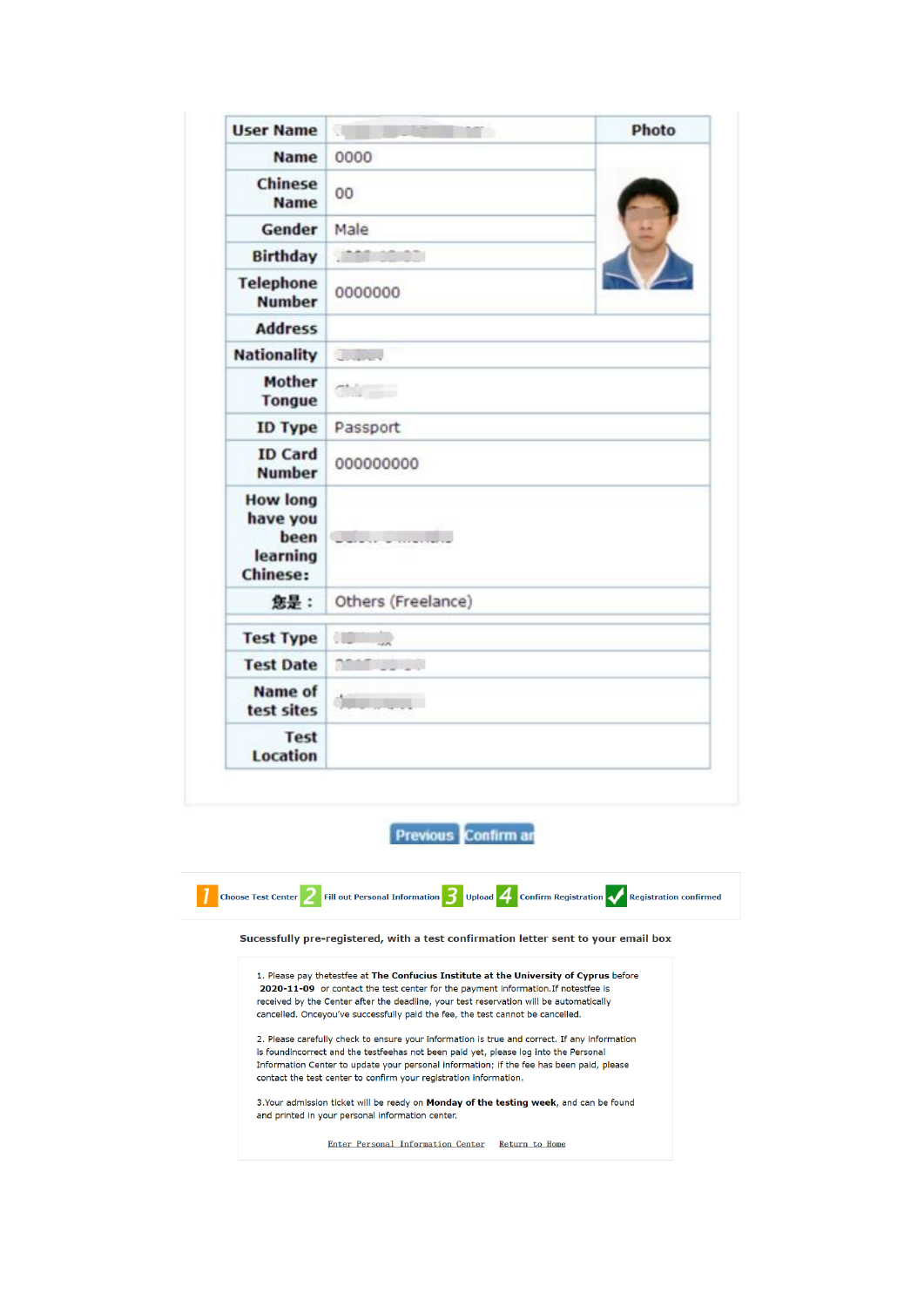### **Step 8: Pay the Test Fees**

You must pay the test fees at least 27 days before the test date in one of the following ways:

1. Transfer the test fees to the Confucius Institute at the University of Cyprus account before the registration deadline. In the transaction purpose please state the NAME of the EXAMINE and the HSK LEVEL. If there is no evidence of a money transfer before the registration deadline, then your registration is unfortunately invalid, and you cannot take part in the examination.

Bank of Cyprus

IBAN: CY80002001280000000502603900 Account number: 012805026039 Account holder: THE CYPRUS UNIVERSITY (CONFUCIUS)

After having paid the examination fees to the bank account above, please e-mail documentation from your bank, giving details of the transfer together with your full name and test level, at  $\text{confucil}(\partial \text{ucy.ac.cy})$ . This will help us to identify your payment when it arrives at our bank account. Bank transfers should be made in full by the registration deadline.

2. Pay through the online payment portal JCCsmart.com in the following link:<https://www.jccsmart.com/e-bill/9356197>

### **Test fees for HSK (Written Test):**

- HSK 1  $E$ 50
- HSK 2  $-650$
- HSK  $3 60$
- HSK 4  $\epsilon$ 60
- HSK  $5 680$
- HSK  $6 690$
- HSKK Primary Level  $€50$
- HSKK Intermediate Level  $\epsilon$ 60
- HSKK Advanced Level  $€85$

### **Step 9: Test Registration Confirmation**

After completing registration and paying test fees, test takers who have